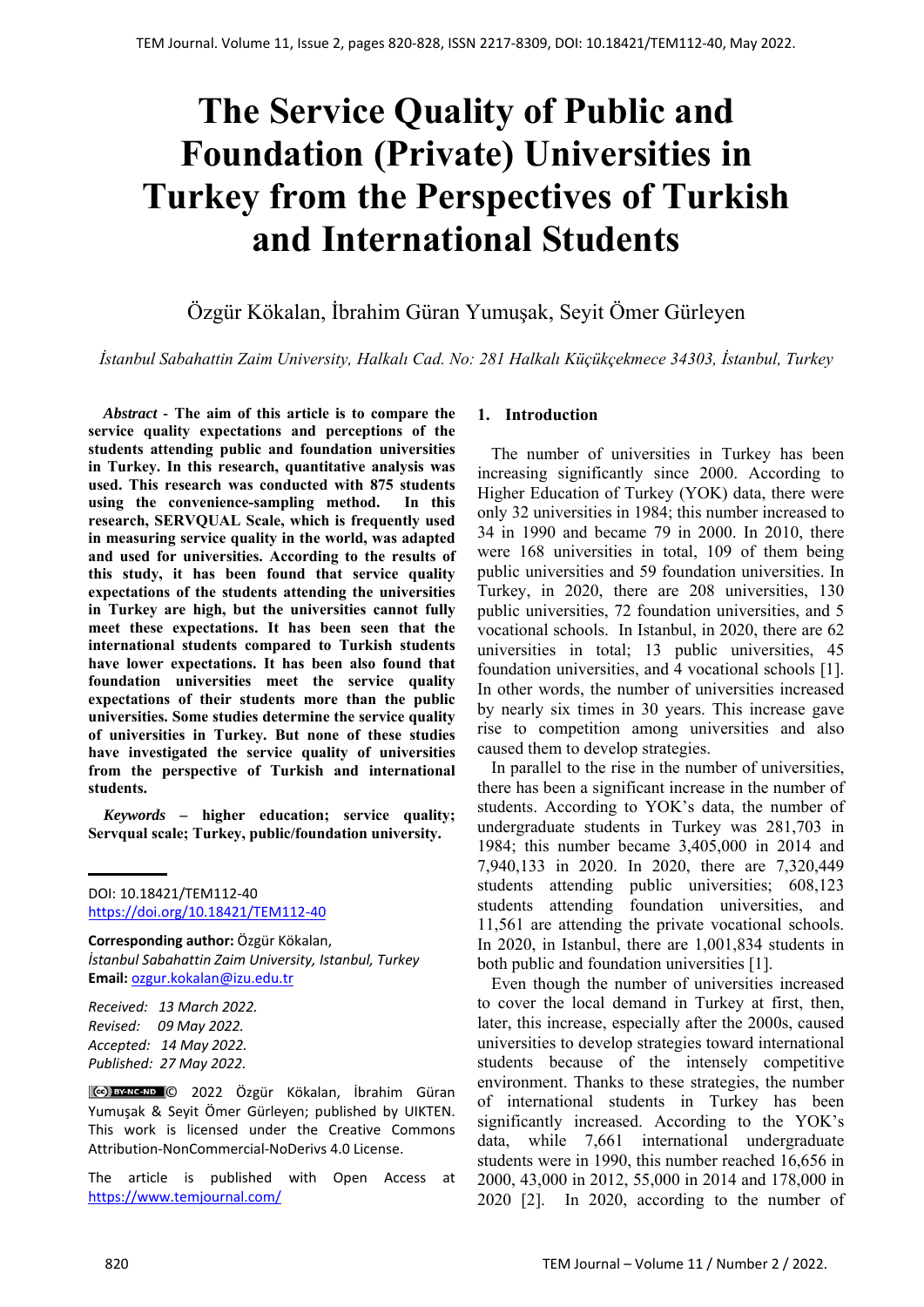international students, Turkey was among the first ten countries in the world and is planning to enter among the first five countries in a very short period [1].

 Even though there has been a significant increase in universities quantitatively, it is essential to evaluate whether universities meet their students' quality expectations qualitatively. This study has two primary purposes. The first is to determine service quality expectations of the students from the universities and how much these universities meet these expectations. The study also aims to determine the service quality expectation of the international students whose population is constantly increasing in Turkish universities and to compare them with Turkish students. Determining the service quality perception of international students and taking precautions to improve their perception level will increase the preferability of Turkey in higher education and contribute to enhancing the quality of higher education in Turkey. Even though it is possible to come across studies that aim to determine the service quality of universities in Turkey (e.g. [3], [4], [5]), the service quality of universities is not evaluated from the perspective of international students too much. This side of this study renders it different from other academic studies and makes it unique.

 In this study, first of all, the term service quality is defined, and service quality studies in universities are included. Then, the service quality of universities was measured using the SERVQUAL scale which was developed by Parasuraman, Zeithaml and Berry adapted for universities for this research. In the last part, as a result of the analysis results, recommendations were made for universities to increase their service quality.

# **2. Service Quality**

Today, many service sectors such as consulting, healthcare, and education have started to gain importance. Their place and importance in the economies of countries keep increasing, and therefore, applications related to the sector of service increase constantly [6]. The service sector, which has become even more attractive in recent years, has caused companies in this sector to enter into intense competition. Companies trying to understand the expectations of their customers in the intensely competitive environment have started to develop many different strategies to satisfy their customers. One of these strategies was based on improving the service quality. In the service sector, the quality is dependent on the opinion of the customers about the services offered by companies and/or institutions. Therefore, understanding the quality expectations of customers has always been important for companies in the service sector [7].

In the literature, it is seen that there are many studies aiming to determine the service quality expectations of the customers of service businesses in different sectors (e.g. [8], [9], [10].). In addition, there are many service quality scales developed to measure service quality (e.g. [11], [12], [7]). Although different service quality scales have been developed for different sectors today, it is seen that the most frequently used scale in measuring service quality is still SERVQUAL Scale developed by Parasuraman, Zeithaml & Berry in 1985. SERVQUAL scale was designed as universal scale. Therefore, each service business can easily measure its service quality with small changes made in the scale. As of December 2020, the scale has been used more than 57,000 times in different kinds of academic studies. The scale was used in more than 3200 academic articles only in 2020 [13].

The SERVQUAL Scale is based on gap theory. In SERVQUAL scale, all analysis are done based on the difference between expectation and perception of service quality of customers [14]

In this scale, there are five dimensions called as tangibles, reliability, responsiveness, assurance and empathy.

*Tangibles (S1)*; includes the topics such as the physical abilities of a company or organization in providing service, equipment and appearance of personnel

*Reliability (S2);* describes provision of the reliability to customers promised by companies. In other words, it can be expressed as the ability of the company to fulfill the service it promised to do on time and in a correct and reliable way

*Responsiveness (S3);* is about the staff being eager to help the customers, give the service to consumers quickly, and make the necessary announcements at the right time and transmit them to the customers through the right method.

*Assurance (S4);* includes the skills of the staff to be experienced, knowledgeable, polite, to avoid behavior that might cause suspicion in customers' minds, to care about the privacy of the customers' personal subjects and to raise the feeling of trust in customers

*Empathy (S5)*; is the company or organization putting itself in customers' shoes, and showing the necessary interest to the customer to fulfill the needs of customer [7].

If you look at the literature, it is seen that the SERVQUAL scale is frequently used in the higher education to measure the higher education institutions' service quality ([14], [15], [16], [17], [18], [19], [20]). A majority part of these studies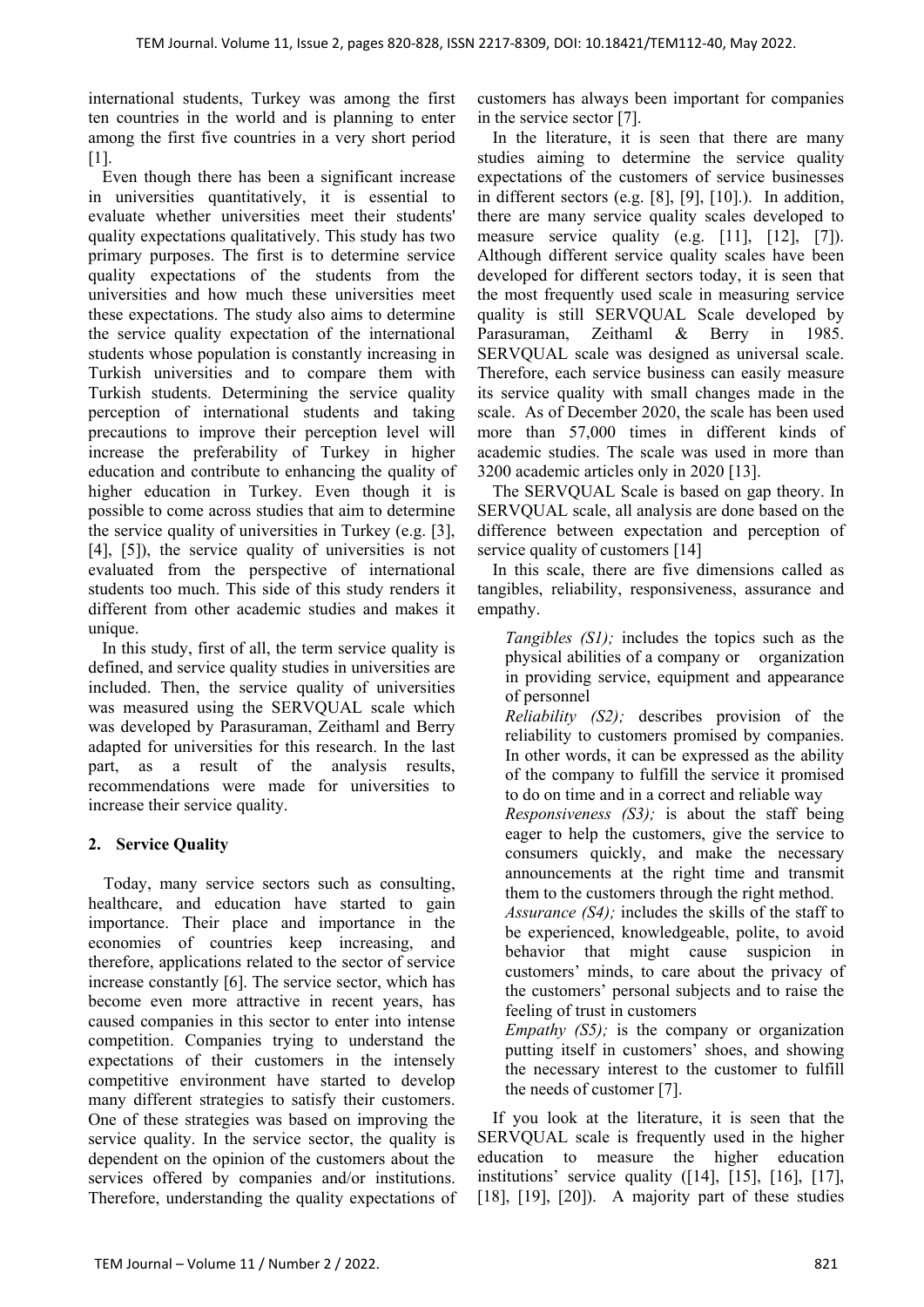aimed to determine the relationship between service quality of universities and their students' satisfaction. A comparative analysis has not been performed in almost any of these studies.

## **3. Service Quality in Higher Education**

Ensuring customer satisfaction has always been important for all kinds of organizations. In higher education institutions, as in other organizations, great importance has been attached to student satisfaction, and many studies have been carried out to increase satisfaction. Many studies on higher education institutions have found a positive correlation between the service quality provided by higher education institutions and student satisfaction (e.g. [21], [14], [22]). In these studies and many other studies, student satisfaction was explained only by the results obtained from the SERVQUAL scale.

In the literature, it is seen that there are many studies that measure the service quality of higher education institutions. In a study in which the service quality of higher education institutions in Thailand was determined with the SERVQUAL scale, it was found that the service quality expectations of the students of Thai universities were high, and the universities could not meet the service quality expectations of the students in any quality subdimension [23].

In another study conducted on Iranian universities using the SERVQUAL scale, it was determined that Iranian universities generally failed to meet the service quality expectations of students, especially in the dimensions of "Responsiveness" and "Assurance" [21].

In another study conducted on Turkish students attending universities in Malaysia and Lithuania, the service quality provided by Malaysian and Lithuanian universities was compared and it was found that the service quality of universities in Lithuania was higher than Malaysian universities [20].

In a study measuring the service quality of public universities in India, it was found that public universities in India did not meet the service quality expectations of the students [24].

It is seen that the results of similar studies conducted in many different countries of the world are quite similar, and universities generally do not meet the service quality expectations of the students.

There are also many studies aimed at determining the service quality of higher education institutions in Turkey.

Eser and Birkan (2005) compared the service quality perception of students attaining foundation (private) and public universities in Turkey. Results revealed that the foundation (private) universities provide better quality of service than public universities. Especially in "Tangibles" dimension, the foundation (private) universities were in a much better position [25].

In another study conducted with the SERVQUAL scale on public universities, it was determined that public universities could not meet the service quality expectations of the students. In this study, it was observed that "Assurance" is the most important service quality dimension; "Responsiveness" was found to be the least important service dimension for students [3].

Bozbay et al. (2020) aimed to determine the service quality expectation and perception of international students studying at Turkish universities. Results revealed that none of the Turkish universities meet service quality expectation of their international students.

Although this study and previous studies are similar, there is no study in the literature that compares the service quality of public and private universities in terms of both domestic and international students studying at the same universities. These comparisons were made in this study. Based on the literature, the hypotheses within the scope of the study are constructed as follows:

*H1 = There is a significant difference between the service quality expectation and service quality perception of the university students* 

 $H<sub>2</sub>$  = There is a significant difference between *the service quality expectation and service quality perception of the public university students* 

*H3 = There is a significant difference between the service quality expectation and service quality perception of the foundation university students* 

*H4 = There is a significant difference between the service quality perception of the public and foundation university students* 

*H5 = There is a significant difference between the service quality expectations of Turkish and international students* 

 $H_6$  = There is a significant difference between *the service quality perceptions of Turkish students attending the public universities and foundation universities* 

# **4. Sampling**

This study was made on the students who attend universities in Istanbul. There are 1,001,834 students in Istanbul in 2020 [1]. Convenience sampling method was used as the sampling method, 875 students from 4 public and 6 foundation universities completed the survey. Demographic information about the sampling is summarized in Table 1. below: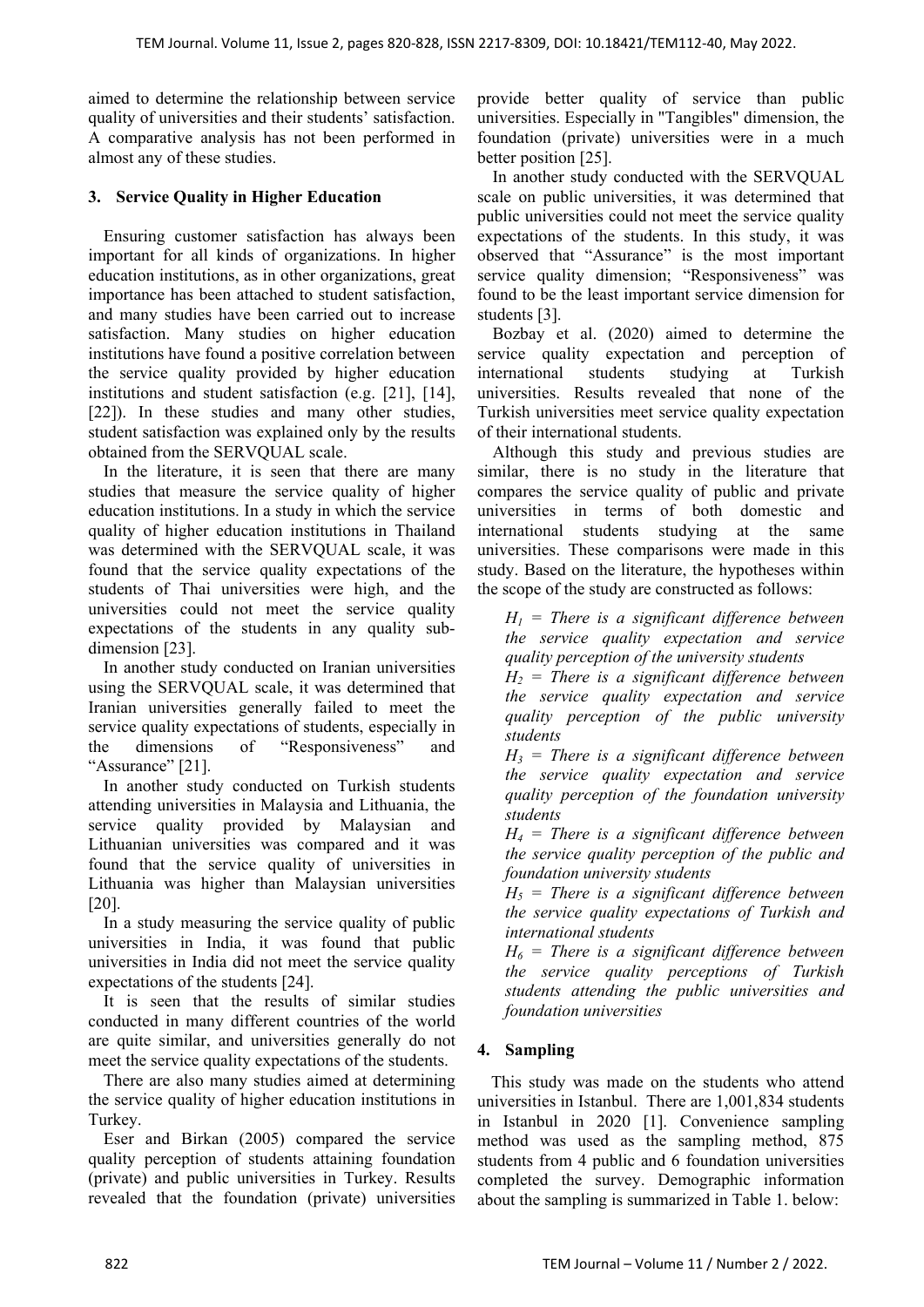|                        |                      | Frequency                                                                                                                                                                                       | Percent         |
|------------------------|----------------------|-------------------------------------------------------------------------------------------------------------------------------------------------------------------------------------------------|-----------------|
|                        |                      |                                                                                                                                                                                                 | (%)             |
| Gender                 | Male                 |                                                                                                                                                                                                 | 64              |
|                        | Female               | 560<br>$\overline{315}$<br>875<br>342<br>364<br>77<br>92<br>875<br>50<br>735<br>67<br>23<br>875<br>471<br>247<br>7<br>90<br>60<br>875<br>769<br>106<br>875<br>427<br>448<br>875<br>4<br>6<br>10 | $\overline{36}$ |
|                        | <b>Total</b>         |                                                                                                                                                                                                 | 100             |
|                        | $18 - 20$            |                                                                                                                                                                                                 | 39,1            |
|                        | $\overline{2}1 - 23$ |                                                                                                                                                                                                 | 41,6            |
| Age<br><b>Interval</b> | $24 - 25$            |                                                                                                                                                                                                 | 8,8             |
|                        | 25 >                 |                                                                                                                                                                                                 | 10,5            |
|                        | <b>Total</b>         |                                                                                                                                                                                                 | 100             |
|                        | Voc.                 |                                                                                                                                                                                                 |                 |
|                        | School               |                                                                                                                                                                                                 | 5,7             |
| <b>Education</b>       | Bachelor             |                                                                                                                                                                                                 | 89,7            |
| Level                  | Master               |                                                                                                                                                                                                 | 97,4            |
|                        | PhD.                 |                                                                                                                                                                                                 | 100             |
|                        | <b>Total</b>         |                                                                                                                                                                                                 | 100             |
|                        | Dormitory            |                                                                                                                                                                                                 | 53,8            |
|                        | With                 |                                                                                                                                                                                                 | 28,2            |
|                        | Family               |                                                                                                                                                                                                 |                 |
| <b>Types of</b>        | With                 |                                                                                                                                                                                                 | 0,8             |
| Accommodati            | Relative             |                                                                                                                                                                                                 |                 |
| on                     | Student              |                                                                                                                                                                                                 | 10,3            |
|                        | House                |                                                                                                                                                                                                 |                 |
|                        | Others               |                                                                                                                                                                                                 | 6,9             |
|                        | <b>Total</b>         |                                                                                                                                                                                                 | 100             |
|                        | Turkish              |                                                                                                                                                                                                 | 87,9            |
| <b>Types of</b>        | Republic             |                                                                                                                                                                                                 |                 |
| Citizenship            | Internation          |                                                                                                                                                                                                 | 12,1            |
|                        | al                   |                                                                                                                                                                                                 |                 |
|                        | <b>Total</b>         |                                                                                                                                                                                                 | 100             |
| Number of              | Public               |                                                                                                                                                                                                 | 48,8            |
| students               | Foundation           |                                                                                                                                                                                                 | 51,2            |
| within                 | <b>Total</b>         |                                                                                                                                                                                                 | 100             |
| University             |                      |                                                                                                                                                                                                 |                 |
| <b>Types of</b>        | Public               |                                                                                                                                                                                                 | 40,0            |
| University             | Foundation           |                                                                                                                                                                                                 | 60,0            |
|                        | <b>Total</b>         |                                                                                                                                                                                                 | 100             |

*Table 1. Demographics characteristics of respondents* 

As seen in Table 1., 875 people attended the research in total. 64 % of the participants are male and 46 of them are female. 769 of the participants are Turkish citizens and 106 of them are international students. Although the number of Turkish and international students in the study is not close, the number of students belonging to both groups included in the sample proportionally represents the population. 48.8 % of students are in public universities and 51.2 % of them are attending foundation universities.

#### **5. Data Collection Tools**

In the literature, it is seen that there are frequently used three main instruments called as SERVQUAL [7], SERVPERF [26], HEdPERF [27], and HESQUAL [28] to measure service quality of universities. Although the HEdPERF scale was developed only to measure the service quality of higher education institutions, it was not widely accepted because it was not as flexible as SERVQUAL [29]. Therefore, SERVQUAL, which is the most widely used service quality scale in the world, was used in this study.

The survey used in the research consists of three parts. The first part of the survey consists of 7 questions that aim to determine the demographic characteristics of the participants. In the second and third part of the survey, SERVQUAL scale with minor changes was used to determine the service quality expectation and perception of the students. In the scale, 7-likert-scale points from "I certainly disagree" and "I certainly agree" are used.

In the first part of the SERVQUAL scale, there are 22 variables that represent the 5 service dimensions named "Tangibles", "Reliability", "Responsiveness", "Assurance" and "Empathy" that aim to determine the students' expectations. The second part aims to measure the service quality perceptions of the students. By comparing expectations and perceptions, it is assumed that the service provided meets the expectations of the customers or if it is higher than the expectations, then it is qualified. In the case that the perceived service cannot meet the expectations of the customer, it is concluded that the service is of poor quality. In the SERVQUAL scale, the questions 1-4 measure the dimension "Tangibles", 5-9 "Reliability", 10-13 "Responsiveness", 14-17 "Assurance" and 18-22 "Empathy" [7].

In the SERVQUAL scale, the questions like "the hardware and equipment used in universities being sufficient, the hardware and equipment being modern and looking pleasing to the eye etc." show the "Tangibles" dimension of service quality; the questions like "the personnel in universities fulfilling the needs of a person receiving service and providing the needed service on time etc." show the "Reliability" dimension of service quality; the questions like " the personnel developing solutions in response to complaints, giving accurate information about when the service will be provided etc." show the "Responsiveness" dimension; the questions like "the personnel being eager and ready to respond to the requests of those receiving service, the personnel having sufficient knowledge and capacity to meet the needs of those receiving service" show the "Assurance" dimension; the questions like "the university personnel interacting with the one receiving service one-to-one, and examining his/her complaints, organizing entrance-exit hours in a way that would fit the schedule of the users etc." show the "Empathy" dimension.

In order to use the SERVQUAL scale, some small changes should firstly be made on the scale. This study was carried out on service quality of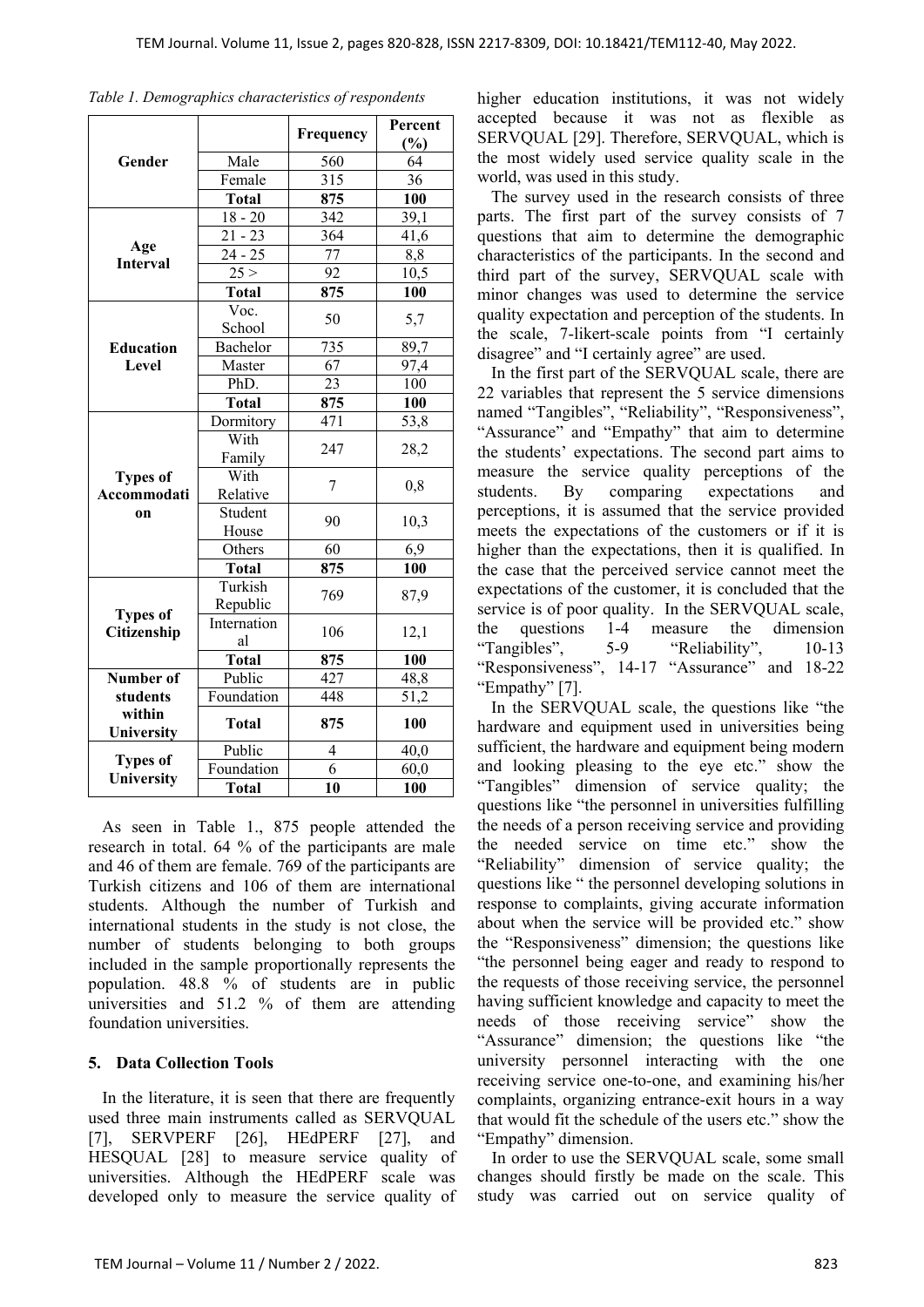universities in Turkey and therefore the changes were made within this framework. After doing these small changes on scale, confirmatory factor analysis (CFA) was done with AMOS to both expectation and perception part of the questionnaire in the first place. According to SERVQUAL expectation scale CFA, the fit indices results were determined as x2/df: 3.816; GFI: 0.874; AGFI: 0.846; CFI:0.901 and RMSEA: 0.078. As a result of the CFA applied to the SERVQUAL perception scale, the fit indices results were found as x2/df: 3.712; GFI: 0.883; AGFI: 0.847; CFI:0.911 and RMSEA: 0.076. The perception and expectation scale was found to be sufficient [30]. In the next step, reliability analysis for the scales were calculated and the Cronbach Alpha results were given in Table 2.

*Table 2. Cronbach alpha values for SERVQUAL scale dimensions* 

|                            | <b>Cronbach Alpha</b>            |       |  |
|----------------------------|----------------------------------|-------|--|
|                            | Perception<br><b>Expectation</b> |       |  |
| Tangibles (S1)             | 0.775                            | 0.830 |  |
| <b>Reliability (S2)</b>    | 0.844                            | 0.917 |  |
| <b>Responsiveness (S3)</b> | 0.882                            | 0.896 |  |
| <b>Assurance (S4)</b>      | 0.864                            | 0.919 |  |
| <b>Empathy (S5)</b>        | 0.841                            | 0.803 |  |
| <b>SERVQUAL Score</b>      | 0.852                            | 0.864 |  |

It was found that the reliability analysis made on the sub dimension of SERVQUAL scale was scored to be between 0.775 and 0.919. According to the reliability results, both expectation and perception scale were accepted as reliable at a good level [30].

# **6. Findings**

## *6.1.The Comparison Between Service Quality Expectation and Perception of Students*

In this part, participants' expectations and perceptions about their universities are evaluated with regard to the 5 dimensions in the SERVQUAL scale and total condition. Since both of the data are normally distributed and have equal variation, students' expectations and perceptions are tested with paired sample t test. The results of the analysis are summarized in Table 3.

*Table 3. SERVQUAL scores of universities based on service dimensions* 

|                | <b>Expectation</b> | Perception |         | <b>Expectation</b><br>Ratio |
|----------------|--------------------|------------|---------|-----------------------------|
|                | Mean               | Mean       | $B - A$ | R                           |
| S1             | 5.19               | 4.50       | 0.69    | 83.5%                       |
| S <sub>2</sub> | 5.54               | 4.12       | 1.42    | 68.7%                       |
| S <sub>3</sub> | 5.60               | 4.11       | 1.49    | 67.6%                       |
| <b>S4</b>      | 5.54               | 4.29       | 1.25    | 72.4%                       |
| S <sub>5</sub> | 5.63               | 4.54       | 1.09    | 76.4%                       |
| <b>Total</b>   | 5.50               | 4.31       | 1.19    | 73.5%                       |

As can be seen in Table 3., it is found that university students' expectations related to the service quality of universities are high and that universities cannot significantly meet these expectations in any service quality dimension ( $p <$ 0.05). Universities meet students' expectations related to the tangibles dimension (83.5 %) most; and they meet students' expectations related to responsiveness dimension (67.6%) least. It is found that universities meet 73.5 % of students' expectations on average. It is seen that the results of this analysis are in parallel with the results of many previous studies (e.g.[21], [20], [24], [14]).

In the next step, the service quality of public and foundation universities is evaluated separately, then, whether or not there is a difference between the perceptions of public and foundation universities is analysed. The results from the analysis are summarized in the tables below.

Firstly, public university students' expectations related to the service quality in public universities and their existing perceptions of service quality are tested. Analysis results are summarized in Table 4.

*Table 4. Comparison of students' expectations and perceptions of their universities' service qualities* 

|                | Expec.<br>Mean | Perc.<br>Mean | Diff. Betw<br>Expec.<br>and | value  | p value |
|----------------|----------------|---------------|-----------------------------|--------|---------|
| S1             | 5.19           | 4.50          | 0.69                        | 19.599 | 0.000   |
| S <sub>2</sub> | 5.54           | 4.12          | 1.42                        | 35.474 | 0.000   |
| S <sub>3</sub> | 5.60           | 4.11          | 1.49                        | 38.454 | 0.000   |
| S <sub>4</sub> | 5.54           | 4.29          | 1.25                        | 30.380 | 0.000   |
| S <sub>5</sub> | 5.63           | 4.54          | 1.09                        | 24.559 | 0.000   |
| <b>Total</b>   | 5.50           | 4.31          | 1.19                        | 34.288 | 0.000   |

As can be seen in Table 4., it is found that public university students' service quality expectations are high and that public universities cannot significantly meet these expectations in any service dimension (p  $< 0.05$ ).

Then, the same analysis is done for foundation university students. Analysis results are summarized in Table 5.

*Table 5. Comparison of public university students' expectations and perceptions of public universities' service qualities* 

|                | Expec.<br>Mean | Mean<br>Perc. | Mean Diff.<br>Betw. Expec.<br>and Percep<br>Betw. | t value | p value |
|----------------|----------------|---------------|---------------------------------------------------|---------|---------|
| S1             | 5.12           | 4.28          | 0.83                                              | 16.379  | 0.000   |
| S <sub>2</sub> | 5.48           | 3.97          | 1.50                                              | 25.795  | 0.000   |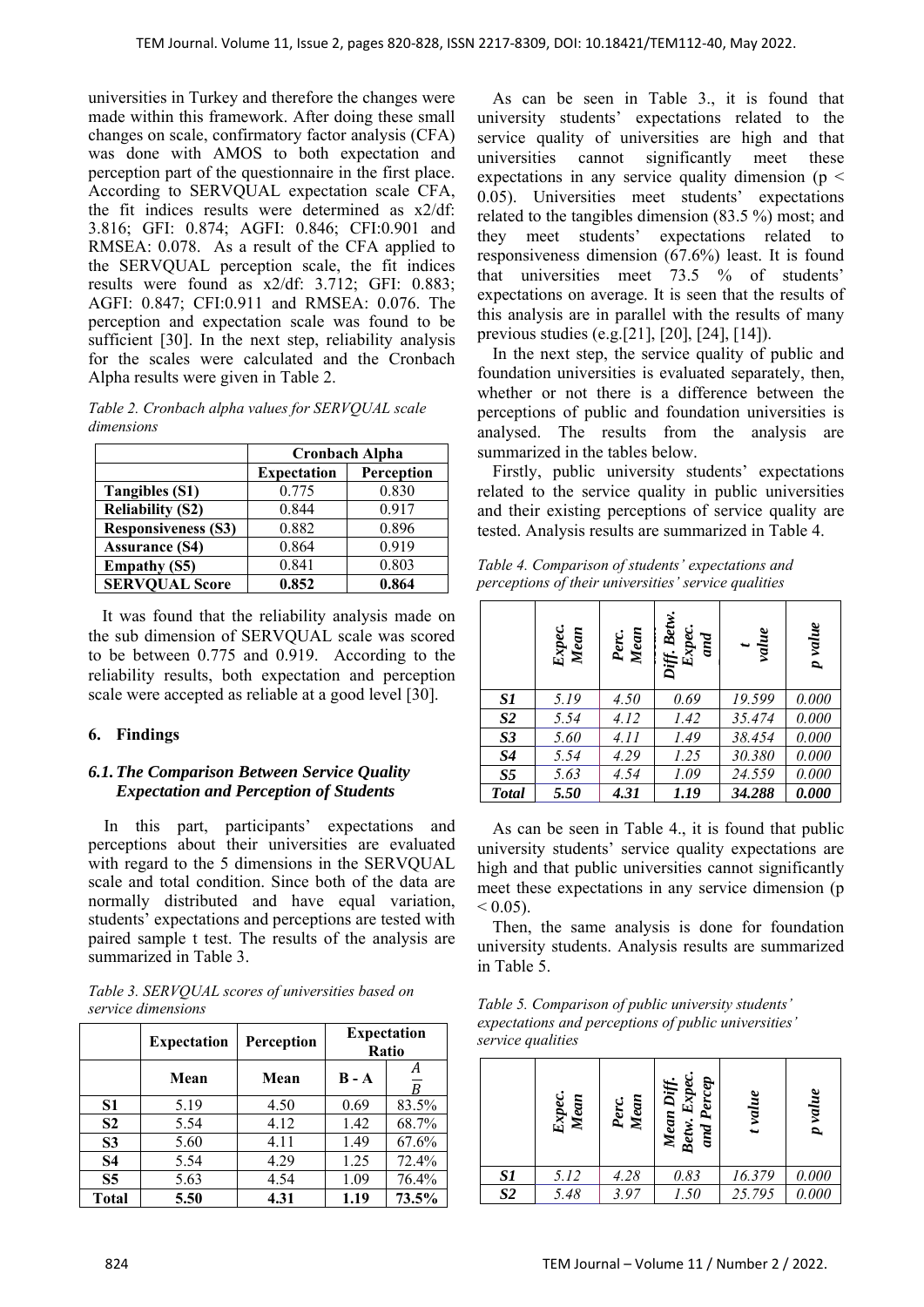| S <sub>3</sub> | 5.56 | 3.97 | 1.58 | 26.654 | 0.000 |
|----------------|------|------|------|--------|-------|
| S4             | 5.48 | 4.14 | 1.34 | 21.749 | 0.000 |
| S5             | 5.50 | 4.49 | 1.01 | 18.098 | 0.000 |
| <b>Total</b>   | 5.43 | 4.17 | 1.25 | 20.128 | 0.000 |

As can be seen in Table 5., just like in the case of public universities, it is found that foundation university students' service quality expectations are high and that foundation universities cannot significantly meet these expectations in any service dimension ( $p < 0.05$ ).

Finally, the difference between the perceptions level of public and foundation universities' students is analysed with independent sample t test. Analysis results are summarized in Table 6.

*Table 6. Comparison of public and foundation university students' service quality perceptions* 

|                |                   | Mean | t value  | p value |
|----------------|-------------------|------|----------|---------|
|                | <b>Public</b>     | 4.29 | $-6.879$ | 0.000   |
| S <sub>1</sub> | <b>Foundation</b> | 4.71 |          |         |
| S <sub>2</sub> | <b>Public</b>     | 3.98 | $-4.042$ | 0.000   |
|                | <b>Foundation</b> | 4.26 |          |         |
| S <sub>3</sub> | <b>Public</b>     | 3.98 | $-3.772$ | 0.000   |
|                | <b>Foundation</b> | 4.25 |          |         |
| <b>S4</b>      | <b>Public</b>     | 4.14 | $-4.081$ | 0.000   |
|                | <b>Foundation</b> | 4.44 |          |         |
| S <sub>5</sub> | <b>Public</b>     | 4.49 |          | 0.387   |
|                | <b>Foundation</b> | 4.55 | $-0.866$ |         |
| <b>Total</b>   | <b>Public</b>     | 4.18 |          |         |
|                | <b>Foundation</b> | 4.44 | $-4.327$ | 0.000   |

As seen in Table 6., there are significant differences between the perceptions of students in public and foundation universities related to the service quality in all dimensions except for the "empathy" dimension ( $p < 0.05$ ). In general, students in foundation universities have higher service quality perceptions. In other words, foundation universities in Turkey provide better service quality to their students. It can be said that this result is not very surprising. Foundation universities in Turkey have high tuition, and students expect a high level of service quality as they pay high tuition. Since the management in foundation universities knows this situation and because of the intense competition among the foundation universities, they develop strategies to increase their service quality. So, the higher service quality perceptions of students studying at these universities can be seen as normal. The results of this analysis are similar to previous studies [25].

### *6.2.The Comparison Between Service Quality Expectations and Perceptions of Turkish and International Students*

Turkish and international students' expectations and perceptions related to the service quality in universities are tested with paired sample t test. The results of the analysis are summarized in Table 7.

|                |                      | Mean | t value | p value |
|----------------|----------------------|------|---------|---------|
| <b>S1</b>      | <b>Turkish</b>       | 5.21 | 0.722   | 0.471   |
|                | <b>International</b> | 5.15 |         |         |
| S <sub>2</sub> | <b>Turkish</b>       | 5.57 | 3.045   | 0.002   |
|                | <b>International</b> | 5.36 |         |         |
| <b>S3</b>      | Turkish              | 5.63 | 3.167   | 0.002   |
|                | <b>International</b> | 5.42 |         |         |
| <b>S4</b>      | <b>Turkish</b>       | 5.58 | 3.585   | 0.000   |
|                | <b>International</b> | 5.32 |         |         |
| S <sub>5</sub> | <b>Turkish</b>       | 5.60 | 3.463   | 0.001   |
|                | <b>International</b> | 5.36 |         |         |
| <b>Total</b>   | <b>Turkish</b>       | 5.52 | 3.128   | 0.002   |
|                | <b>International</b> | 5.32 |         |         |

*Table 7. Comparison of service quality expectations of Turkish and international students*

As seen in Table 7., there are significant differences between Turkish and international students' expectations about the service quality of universities in all dimensions except for the tangibles dimension (p < 0.05). Looking generally, expectations of both Turkish and international students are high. Also, it is seen that Turkish students have higher expectations than those of the international students. There may be many reasons why Turkish students have higher expectations of service quality from their universities. First of all, a significant number of Turkish students do not have the opportunity to compare the service quality of Turkish universities with universities abroad and generally have a general belief that universities abroad have better service quality. International students are often going researched universities in other countries as well as Turkish universities before receiving education in Turkey and have more realistic expectations. Secondly, Turkish students attending foundation universities are paying high tuition according to the conditions in Turkey, and they expect a high level of service quality for the high price they pay. Turkey, especially when compared with many other foreign countries in recent years is a pretty cheap for international students and this situation is causing students to be lower than the quality of service expectations. Finally, the third reason may be due to the Turkish culture.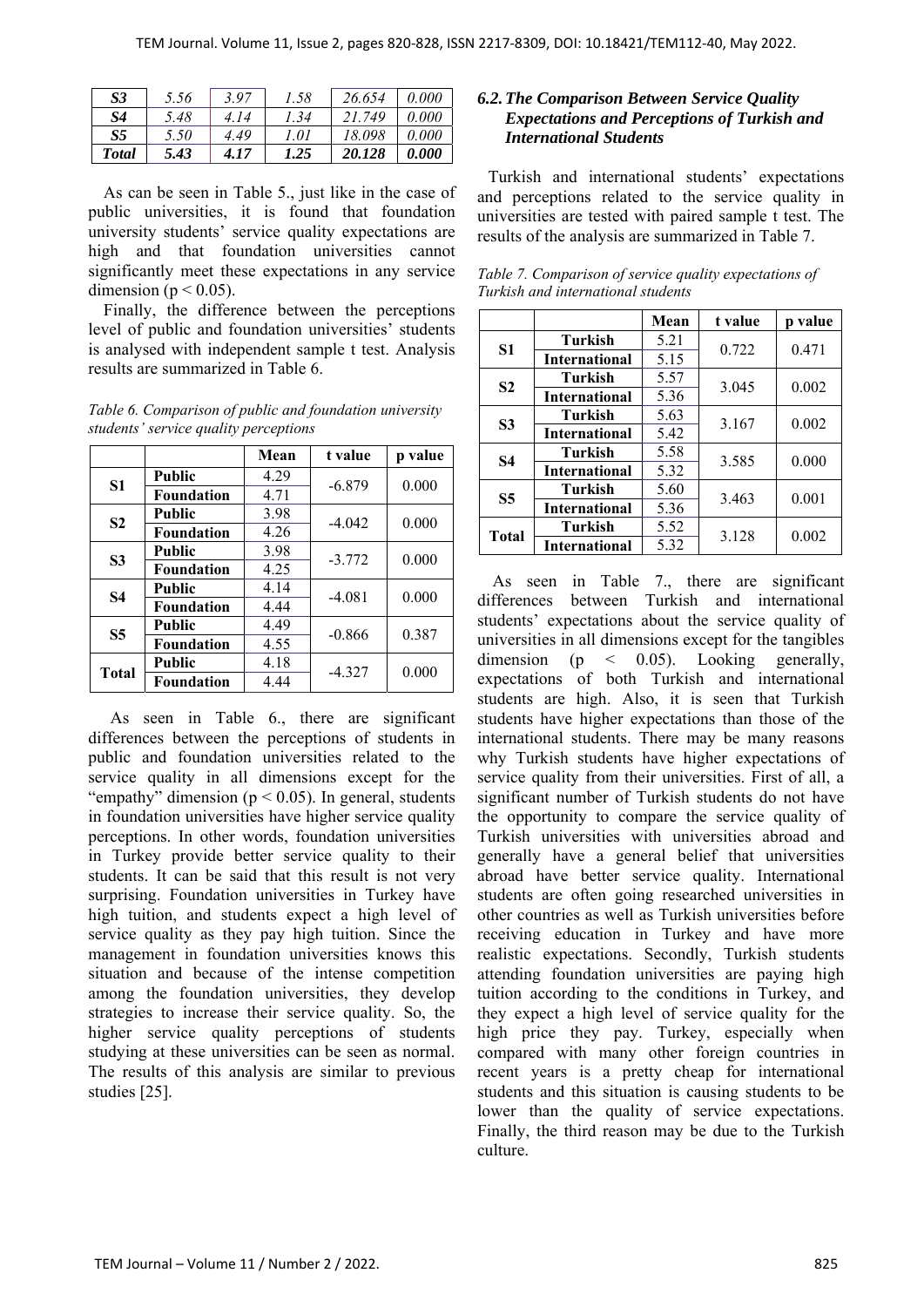In the last step, perceptions of Turkish and international students related to the service quality of universities are analysed. The results of the analysis are summarized in Table 8.

*Table 8. Comparison of Turkish and international students' service quality perception* 

|                |                      | Mean | t value  | p value |
|----------------|----------------------|------|----------|---------|
| S <sub>1</sub> | <b>Turkish</b>       | 4.49 | $-1.207$ | 0.228   |
|                | <b>International</b> | 4.61 |          |         |
| S <sub>2</sub> | Turkish              | 4.08 | $-3.313$ | 0.001   |
|                | <b>International</b> | 4.44 |          |         |
| <b>S3</b>      | <b>Turkish</b>       | 4.07 | $-3.514$ | 0.000   |
|                | <b>International</b> | 4.46 |          |         |
| <b>S4</b>      | Turkish              | 4.26 | $-2.636$ | 0.009   |
|                | <b>International</b> | 4.56 |          |         |
| <b>S5</b>      | <b>Turkish</b>       | 4.49 | $-2.586$ | 0.010   |
|                | <b>International</b> | 4.74 |          |         |
| <b>Total</b>   | Turkish              | 4.28 | $-2.985$ | 0.003   |
|                | <b>International</b> | 4.56 |          |         |

As seen in Table 8., there are significant differences between Turkish and international students' perceptions about the service quality of universities in all dimensions except the tangibles dimension ( $p < 0.05$ ). In general, perceptions of both Turkish and international students about service quality are not very high. Also, it is seen that international students' perceptions of service quality are higher when compared to those of the Turkish students.

#### **7. Conclusion**

This research has been done with associate degree, undergraduate, graduate and PhD students. Although the number of universities in Istanbul is approximately 25 % of all universities in Turkey, there is a benefit in extending this research to include all the universities in Turkey. In further studies, satisfaction levels of international students should be determined, categorizing students according to where they come from, and based on the results that will be found, regional policies should be developed.

This research was carried out on 875 students attending to public and foundation universities in Istanbul. Resulting from the analyses made, it is seen that service quality expectations of students in Turkish universities are higher than their perceptions of service quality. Universities can meet students' expectations related to the tangibles the most (83.5  $\%$ ), the responsiveness dimension the least (67.6  $\%$ ). It is found that Turkish universities meet %73.5 of students' expectations. It is found that Turkish universities cannot meet students' expectation in any dimension of service quality. After investigating the service qualities of public and foundation

universities, it is determined that expectations of both public and foundation university students about service quality are high and public universities cannot meet these students' expectations in any dimension of service quality significantly. This result is supported by many previous studies (e.g. [21], [23], [20], [24], [14]). When service qualities of public and foundation universities are compared, it is seen that service quality perceptions of students in foundation universities are higher than those of students in public universities; in other words, service quality perception of foundation university students are higher. This result is also supported by previous study [25].

Resulting from the analysis of service quality expectations and perceptions of Turkish and international university students in Turkey, it is seen that the expectations of the Turkish students are higher than the expectations of the international students. It is seen that service quality perception of international students are higher when compared to those of Turkish students.

It is seen that public universities can meet the expectations of Turkish students related to the tangibles the most (79.5%), and the responsiveness the least (64.4%), and in general, they meet about 70 % of Turkish students' expectations related to service quality. It is seen that foundation universities can meet the expectations of their Turkish students related to the tangibles the most (86.5%), and the responsiveness the least (68.1%), and in general, they meet about 74 % of Turkish students' expectations related to service quality. In general, Turkish students' perceptions of service quality are not very high, neither for those in public universities nor foundation. But it is found that the Turkish students attending the foundation universities are more satisfied with their universities' service quality.

It is seen that public universities can meet the expectations of international students related to the empathy dimension the most (85.7%), and the responsiveness the least (74.6%). It is seen that public universities meet about 80 % of international students' expectations related to service quality. It is seen that foundation universities can meet the expectations of their international students related to the tangibles the most (89.6%), and the responsiveness the least (79.2%). It is seen that foundation universities meet about 84 % of international students' expectations related to service quality. In general, service quality perceptions of international students both in public and foundation universities are at an average level. There is no significant difference between the satisfaction levels of international students attending the public and foundation universities.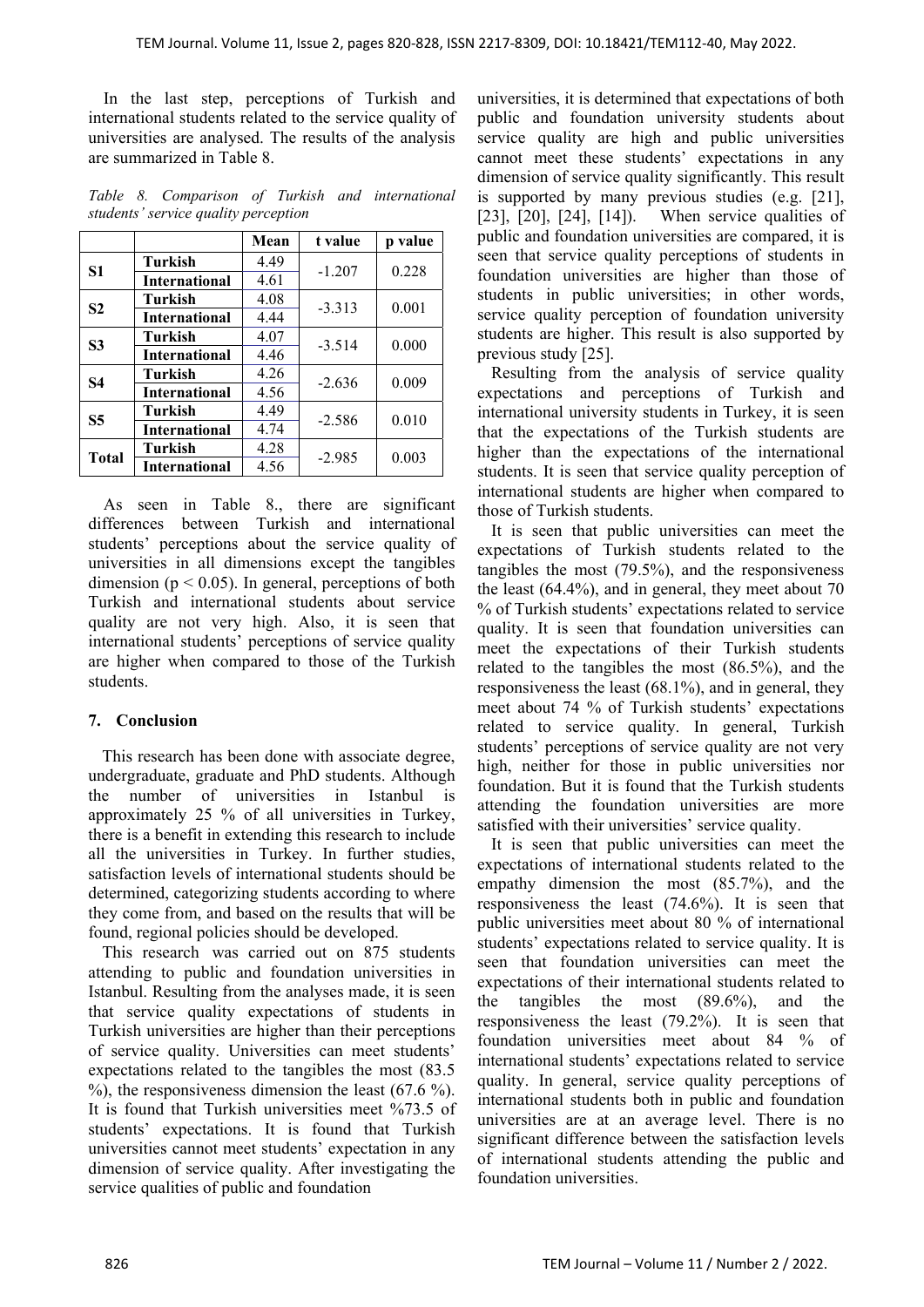Looking at the research generally, it is seen that students attending public and foundation universities in Turkey are not adequately satisfied with the service quality of their universities. This creates the necessity of making some improvements for universities to increase the satisfaction levels of students. These improvements can be made in such areas:

- Improving the physical appearance of universities and making a set of innovations in order that their structure is more modern will positively affect students' satisfactions. For example, things such as improving the campus area, increasing the number of the areas where students can feel comfortable and study will work for the better of students' satisfaction.
- Taking the developing technology into consideration and renewing the equipment in universities accordingly will increase students' satisfactions. For this purpose, improving laboratories, libraries, social places to a point where they can fulfil students' needs will raise the level of students' satisfaction.
- A number of improvements such as producing alternative solutions should be made for the purpose of making the transportation to universities easier. Possible suggestions that could increase students' satisfaction in terms of transportation can be locating the dormitories near the universities, cooperating with municipalities or private companies to popularize the service buses.
- It should be made possible for the academic faculty to enhance their proficiencies in educating and teaching. It is necessary that the academic faculty use alternative education methods and measuring-grading techniques. For example, instead of classical way of teaching, methods that put the student in the centre and make the student active are suggested.
- Since the students in universities are Z generation and students of this generation are digital age generation, the faculty in universities are expected to have the necessary advancement to fulfil students' needs.
- If the administrative and other faculty in universities treat the students according to the standards in professional institutions, it will increase students' satisfaction.
- It is necessary that the Higher Education Institution in Turkey inspects universities with an approach that makes the student the centre, and it establishes regulations to increase service quality through proper procedures, and make sure that universities follow the new regulations.

 Some innovations should be done in light of the remarks of international students who are currently attending to school in Turkey, in order to increase the number of international students.

To conclude, students attending universities in Turkey have high expectations related to the service quality of their universities and universities cannot completely meet these expectations. It is seen that international students who are attending universities in Turkey have lower expectations of service quality from and higher perceptions of service quality of their universities, when compared to the Turkish students. It is found that generally, foundation universities satisfy their students' service quality expectation more.

#### **References**

- [1]. YOK .(2020). University Report. Retrieved from: https://istatistik.yok.gov.tr [accessed: 03 March 2022].
- [2]. Yuksekogretim Bilgi Yönetim Sistemi (2020). University Report. Retrieved from: https://istatistik.yok.gov.tr [accessed: 05 March 2022].
- [3]. Gerşil, M., & GÜVEN, H. (2018). Üniversitelerde hizmet kalitesinin servqual analizi ile ölçülmesi: Celal Bayar Üniversite'nde bir uygulama. *Ömer Halisdemir Üniversitesi İktisadi ve İdari Bilimler Fakültesi Dergisi*, *11*(1), 111-125.
- [4]. Özgül, E., & Devebakan, N. (2005). Üniversitelerde Servqual tekniği ile algılanan hizmet kalitesinin ölçülmesine yönelik karşılaştırmalı bir araştırma. *Yönetim Bilimleri Dergisi*, *3*(2), 93-116.
- [5]. Yilmaz, V., Filiz, Z., & Yaprak, B. (2007). Servqual Yöntemiyle Yüksek Öğretimde Hizmet Kalitesinin Ölçülmesi. *Anadolu Üniversitesi Sosyal Bilimler Dergisi*, *7*(2), 299-315.
- [6]. Değermen, H. A. (2006). *Hizmet ürünlerinde kalite, müşteri tatmini ve sadakati:(Hizmet kalitesi ile müşteri sadakatinin sağlanması ve GSM sektöründe bir uygulama)*. Türkmen Kitabevi. Retrieved from: https://www.kitapyurdu.com/kitap/hizmet-urunlerindekalite-musteri-tatmini-ve-sadakati/83933.html [accessed: 05 March 2022].
- [7]. Parasuraman, A., Zeithaml, V. A., & Berry, L. L. (1985). A conceptual model of service quality and its implications for future research. *Journal of marketing*, *49*(4), 41-50. https://doi.org/10.2307/1251430
- [8]. Haron, R., Subar, N. A., & Ibrahim, K. (2020). Service quality of Islamic banks: satisfaction, loyalty and the mediating role of trust. *Islamic Economic Studies*, *28*(1), 3-23. https://doi.org/10.1108/IES-12-2019-0041
- [9]. Lee, S., & Lee, K. C. (2020). Comparative study of service quality on VIP customer satisfaction in Internet banking: South Korea case. *Sustainability*, *12*(16), 6365. https://doi.org/10.3390/su12166365
- [10]. Slack, N. J., & Singh, G. (2020). The effect of service quality on customer satisfaction and loyalty and the mediating role of customer satisfaction: Supermarkets in Fiji. TQM Journal, 32 (3), 543–558. https://doi.org/10.1108/TQM-07-2019-0187